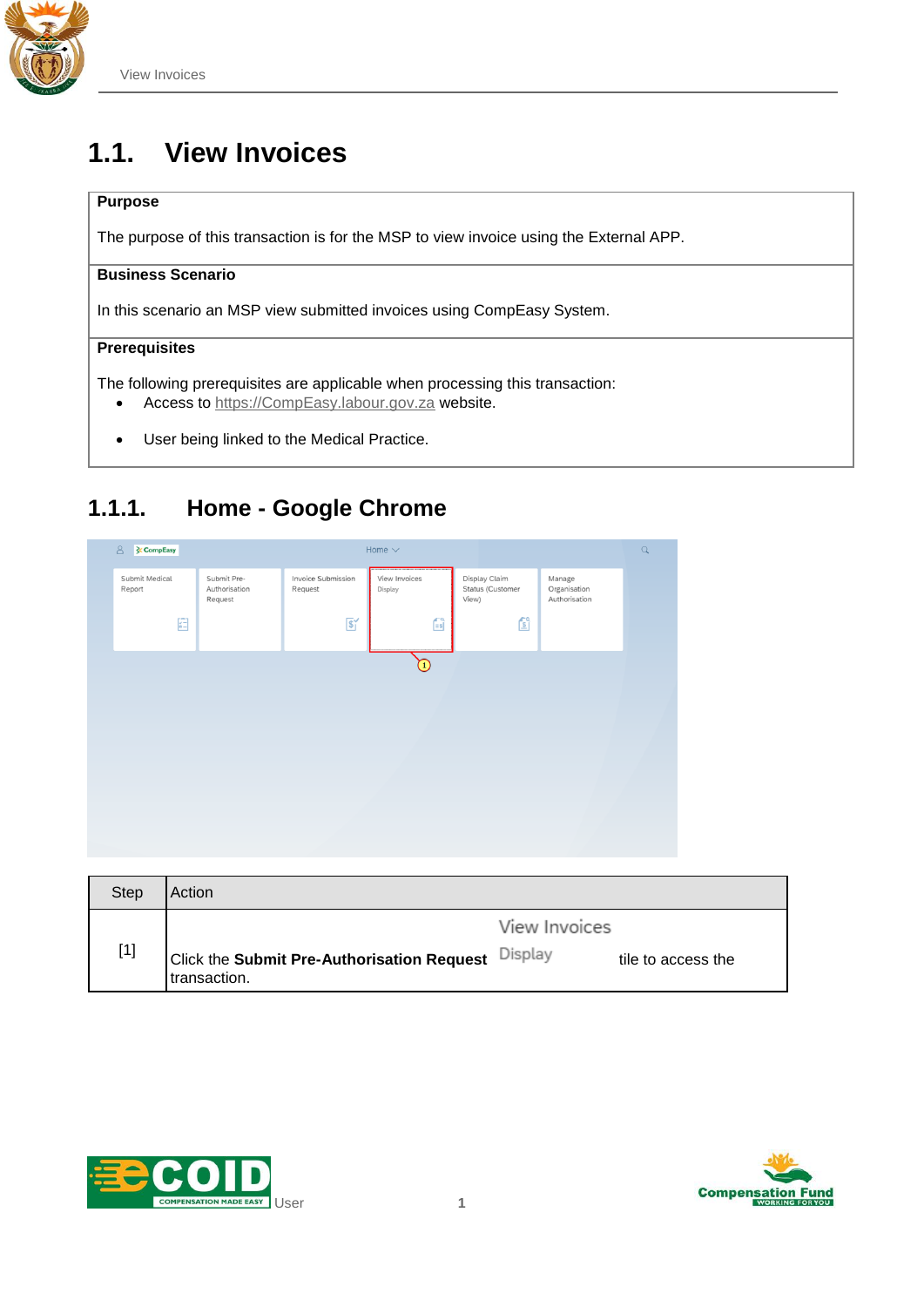

## **1.1.2. View Invoices - Google Chrome**

| 8 <sup>o</sup><br>$\left\langle \right\rangle$      | 命<br><b>CompEasy</b> |                       | View Invoices $\vee$ |                                                                                     |            |                 | $\alpha$              |
|-----------------------------------------------------|----------------------|-----------------------|----------------------|-------------------------------------------------------------------------------------|------------|-----------------|-----------------------|
|                                                     |                      |                       | View Invoices        |                                                                                     |            |                 |                       |
| Search Invoices<br>$\checkmark$                     |                      |                       |                      |                                                                                     |            |                 |                       |
| *Service Provider Number:<br>Service Provider Name: | Practice Number:     | ð                     | $\overline{c}$       | *Period:<br>Claim Number:<br>(OR) Ex(Old)Claim Number:<br>(OR) External Inv Number: | 01.10.2020 | m<br>08.10.2020 | E<br>Reset<br>Execute |
| Invoice                                             |                      |                       |                      |                                                                                     |            |                 |                       |
| <b>Invoice Date</b>                                 | <b>Inv Number</b>    | <b>Invoice Status</b> | Claim Number         | <b>Employee Name</b>                                                                |            | Line Item       | Description           |
|                                                     |                      |                       |                      |                                                                                     |            | no data         |                       |
|                                                     |                      |                       |                      |                                                                                     |            |                 |                       |
|                                                     |                      |                       |                      |                                                                                     |            |                 |                       |

| Step | Action                                                                                            |
|------|---------------------------------------------------------------------------------------------------|
| [2]  | Click the Service Provider Number<br>possible entries button to search for the<br>required value. |

## **1.1.3. View Invoices - Google Chrome**

| 8 く 命 ※CompEasy            |                   |                       | View Invoices $\sim$           |                      |                  | $\alpha$             |
|----------------------------|-------------------|-----------------------|--------------------------------|----------------------|------------------|----------------------|
|                            |                   |                       | <b>View Invoices</b>           |                      |                  |                      |
| $\vee$ Search Invoices     |                   |                       |                                |                      |                  |                      |
|                            |                   |                       |                                |                      |                  |                      |
|                            |                   |                       |                                |                      |                  |                      |
| *Service Provider Number:  |                   |                       | G.                             | *Period: 01.10.2020  | 圖                | 圖<br>08.10.2020      |
| <b>Service Provider Na</b> |                   |                       | Select Service Provider Search |                      |                  |                      |
| <b>Practice Num</b>        |                   |                       |                                |                      |                  |                      |
|                            |                   | Practice Number:      |                                |                      |                  |                      |
|                            |                   | $\alpha$              |                                |                      |                  |                      |
|                            |                   |                       | $Exe\overline{3}$              |                      |                  | Execute <b>Reset</b> |
| Invoice                    |                   |                       |                                |                      | Close Confirm    |                      |
| <b>Invoice Date</b>        | <b>Inv Number</b> | <b>Invoice Status</b> | <b>Claim Number</b>            | <b>Employee Name</b> | <b>Line Item</b> | <b>Description</b>   |
|                            |                   |                       |                                |                      | no data          |                      |
|                            |                   |                       |                                |                      |                  |                      |
|                            |                   |                       |                                |                      |                  |                      |
|                            |                   |                       |                                |                      |                  |                      |
|                            |                   |                       |                                |                      |                  |                      |
|                            |                   |                       |                                |                      |                  |                      |
|                            |                   |                       |                                |                      |                  |                      |



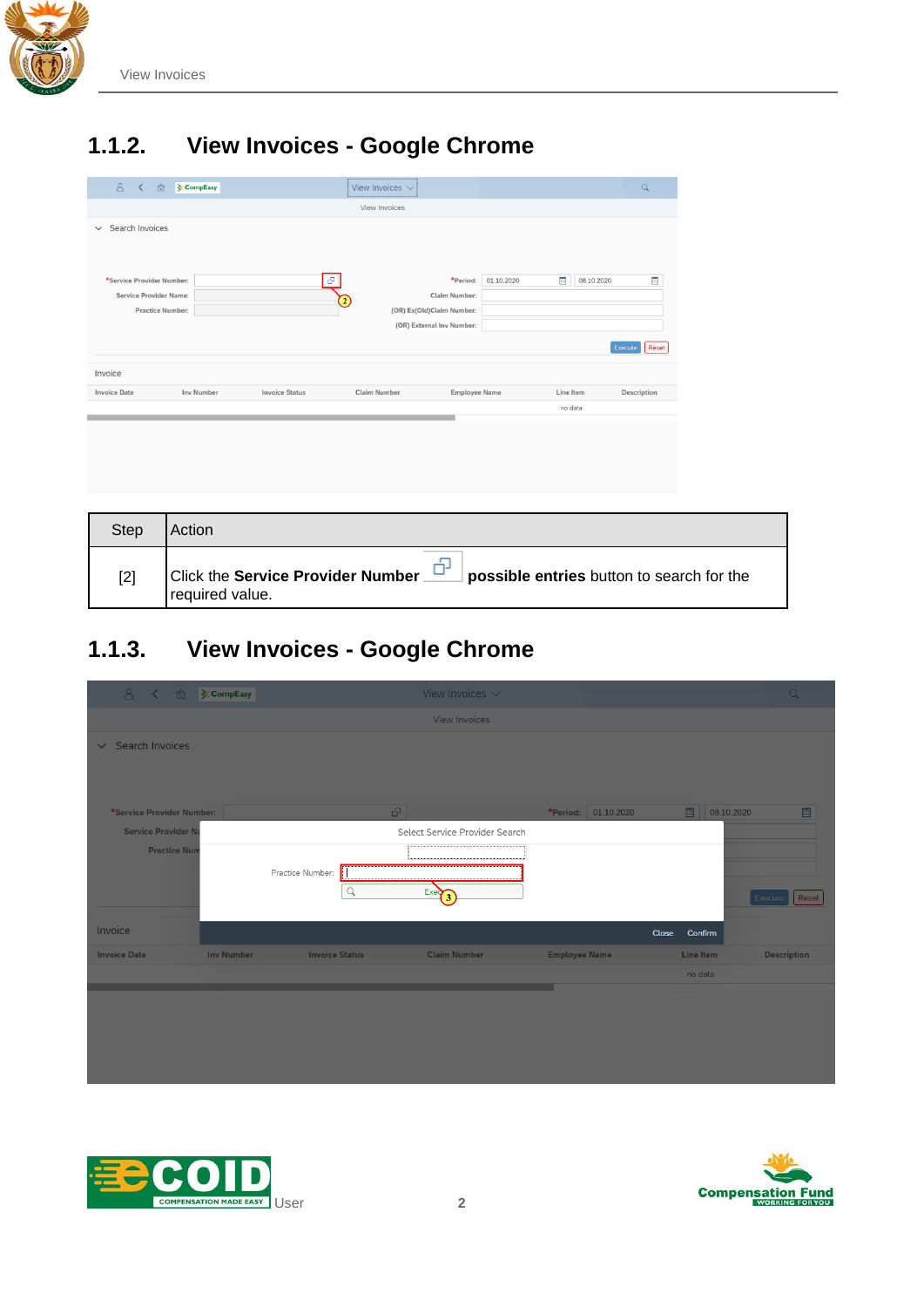

|  | The Practice Number required must be linked to the User. |
|--|----------------------------------------------------------|
|  |                                                          |

| Step  | Action                                      |
|-------|---------------------------------------------|
| $[3]$ | Enter 7410322 in the Practice number field. |

# **1.1.4. View Invoices - Google Chrome**

| 8 く 侖 ※CompEasy           |                   |                       |         | View Invoices $\vee$           |                      |       |                 | $\alpha$           |   |
|---------------------------|-------------------|-----------------------|---------|--------------------------------|----------------------|-------|-----------------|--------------------|---|
|                           |                   |                       |         | <b>View Invoices</b>           |                      |       |                 |                    |   |
| $\vee$ Search Invoices    |                   |                       |         |                                |                      |       |                 |                    |   |
|                           |                   |                       |         |                                |                      |       |                 |                    |   |
|                           |                   |                       |         |                                |                      |       |                 |                    |   |
| *Service Provider Number: |                   |                       |         | ď.                             | *Period: 01.10.2020  |       | 圖<br>08.10.2020 |                    | 圖 |
| <b>Service Provider N</b> |                   |                       |         | Select Service Provider Search |                      |       |                 |                    |   |
| <b>Practice Num</b>       |                   |                       |         |                                |                      |       |                 |                    |   |
|                           |                   | Practice Number:      | 7410322 |                                |                      |       |                 |                    |   |
|                           |                   |                       |         | Execute                        |                      |       |                 | Execute   Reset    |   |
|                           |                   |                       |         | $\mathbb{F}$                   |                      |       |                 |                    |   |
| Invoice                   |                   |                       |         |                                |                      | Close | Confirm         |                    |   |
| <b>Invoice Date</b>       | <b>Inv Number</b> | <b>Invoice Status</b> |         | <b>Claim Number</b>            | <b>Employee Name</b> |       | Line Item       | <b>Description</b> |   |
|                           |                   |                       |         |                                |                      |       | no data         |                    |   |
|                           |                   |                       |         |                                |                      |       |                 |                    |   |
|                           |                   |                       |         |                                |                      |       |                 |                    |   |
|                           |                   |                       |         |                                |                      |       |                 |                    |   |
|                           |                   |                       |         |                                |                      |       |                 |                    |   |
|                           |                   |                       |         |                                |                      |       |                 |                    |   |

| Step | Action                   |         |                    |
|------|--------------------------|---------|--------------------|
| [4]  | <b>Click the Execute</b> | Execute | button to view the |
|      | invoices.                |         |                    |



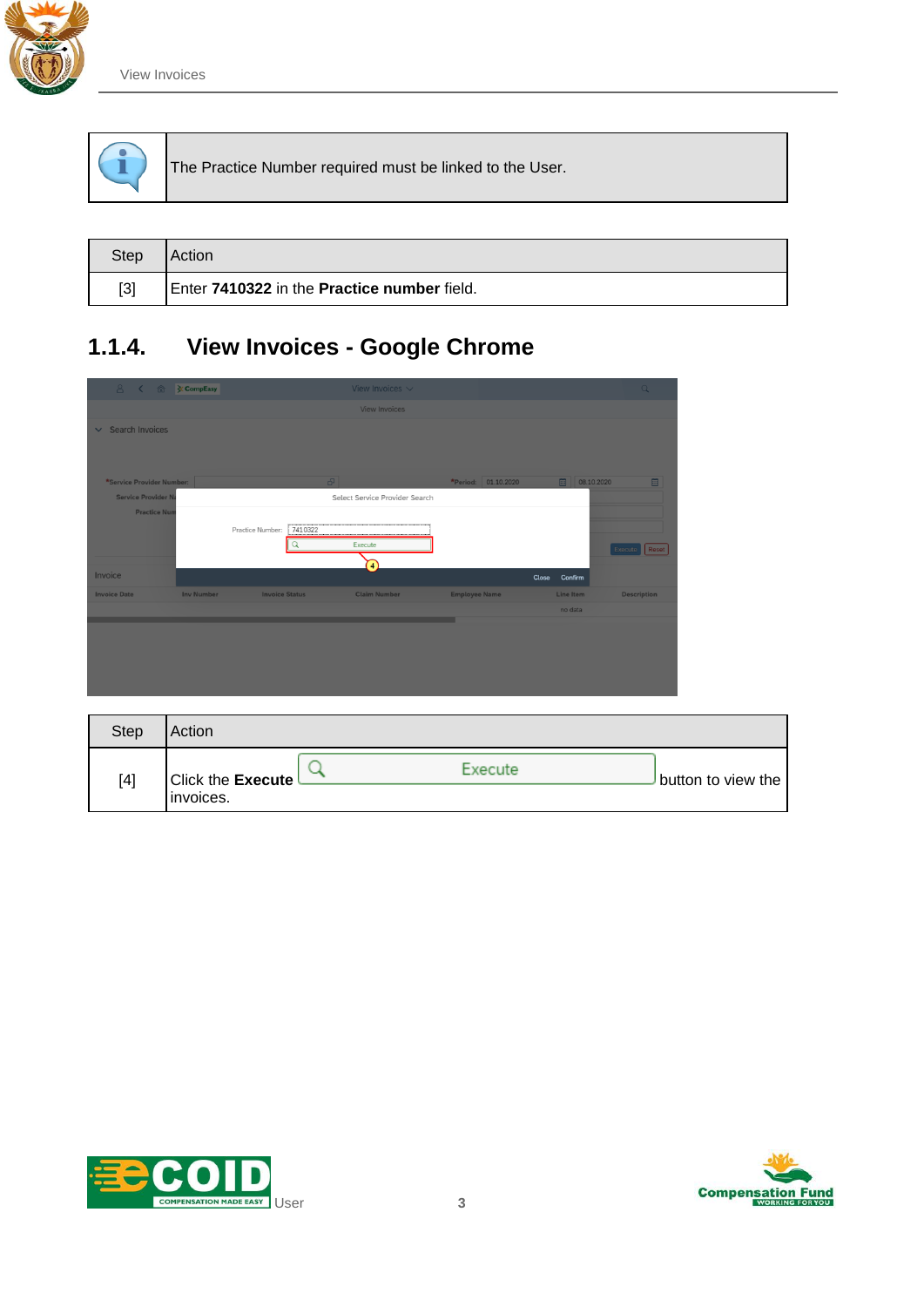

## **1.1.5. View Invoices - Google Chrome**

| 8 く 命 ※CompEasy            |                       | View Invoices $\sim$           |                         |                               | $\alpha$           |
|----------------------------|-----------------------|--------------------------------|-------------------------|-------------------------------|--------------------|
|                            |                       | <b>View Invoices</b>           |                         |                               |                    |
| $\vee$ Search Invoices     |                       |                                |                         |                               |                    |
|                            |                       |                                |                         |                               |                    |
|                            |                       |                                |                         |                               |                    |
| *Service Provider Num      |                       | Select Service Provider Search |                         |                               | 圖<br>0.2020        |
| <b>Service Provider Na</b> |                       |                                |                         |                               |                    |
| <b>Practice Nun</b>        | Practice Number:      | 7410322                        |                         |                               |                    |
|                            |                       | Q<br>Execute                   |                         |                               |                    |
|                            | Name1 of Organisation | Name2 of Organisation          | <b>Business Partner</b> | <b>Practice Number</b>        | Execute   Reset    |
| Invoice                    | $\mathsf S$           |                                | 20000322741             | 7410322<br>$\circ$            |                    |
| <b>Invoice Date</b>        |                       |                                |                         | Close<br>Confirm <sup>6</sup> | <b>Description</b> |
|                            |                       |                                |                         | no data                       |                    |
|                            |                       |                                |                         |                               |                    |
|                            |                       |                                |                         |                               |                    |
|                            |                       |                                |                         |                               |                    |
|                            |                       |                                |                         |                               |                    |

| <b>Step</b> | Action                                                                             |
|-------------|------------------------------------------------------------------------------------|
| [5]         | $\vert$ Click to select the <b>Service Provider Number</b> $\bullet$ radio button. |

## **1.1.6. View Invoices - Google Chrome**

| 8 く 命 ※CompEasy           |                       | View Invoices $\vee$           |                         |                        |                                                              | Q                  |
|---------------------------|-----------------------|--------------------------------|-------------------------|------------------------|--------------------------------------------------------------|--------------------|
|                           |                       | <b>View Invoices</b>           |                         |                        |                                                              |                    |
| $\vee$ Search Invoices    |                       |                                |                         |                        |                                                              |                    |
|                           |                       |                                |                         |                        |                                                              |                    |
|                           |                       |                                |                         |                        |                                                              |                    |
| *Service Provider Nun     |                       | Select Service Provider Search |                         |                        | 0.2020                                                       | 圖                  |
| <b>Service Provider N</b> |                       |                                |                         |                        |                                                              |                    |
| <b>Practice Nun</b>       | Practice Number:      | 7410322                        |                         |                        |                                                              |                    |
|                           |                       | $\alpha$<br>Execute            |                         |                        |                                                              |                    |
|                           | Name1 of Organisation | Name2 of Organisation          | <b>Business Partner</b> | <b>Practice Number</b> |                                                              | Execute   Reset    |
| Invoice                   | S                     |                                | 2000032274              | 7410322                | $\odot$                                                      |                    |
| <b>Invoice Date</b>       |                       |                                |                         | Close                  | Confirm                                                      | <b>Description</b> |
|                           |                       |                                |                         |                        | $\overline{\phantom{aa}}$ no dat $\overline{\phantom{aa}}$ 6 |                    |
|                           |                       |                                |                         |                        |                                                              |                    |
|                           |                       |                                |                         |                        |                                                              |                    |
|                           |                       |                                |                         |                        |                                                              |                    |
|                           |                       |                                |                         |                        |                                                              |                    |

| <b>Step</b> | Action                                                            |
|-------------|-------------------------------------------------------------------|
| [6]         | Click the <b>Confirm</b> Confirm button to confirm the selection. |



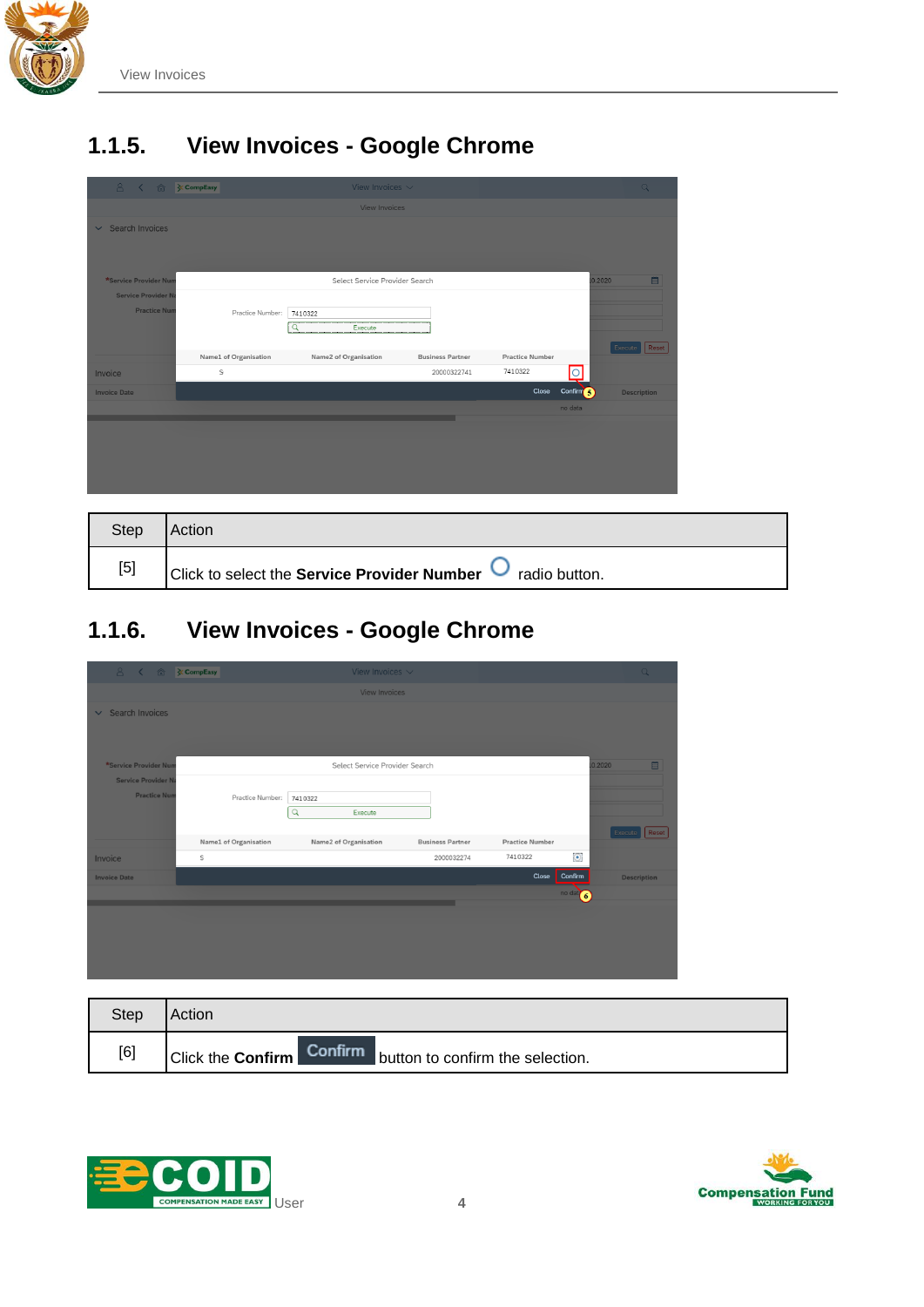

# **1.1.7. View Invoices - Google Chrome**

| 8<br>命<br>$\prec$               | <b>CompEasy</b> |                       | View Invoices $\vee$      |                           |            |                 | $\alpha$         |  |  |
|---------------------------------|-----------------|-----------------------|---------------------------|---------------------------|------------|-----------------|------------------|--|--|
|                                 |                 |                       | View Invoices             |                           |            |                 |                  |  |  |
| Search Invoices<br>$\checkmark$ |                 |                       |                           |                           |            |                 |                  |  |  |
| *Service Provider Number:       | 2000032274      | æ                     |                           | *Period:                  | 25.09.2020 | E<br>08.10.2020 |                  |  |  |
| Service Provider Name:          | S               |                       |                           | Claim Number:             |            |                 | E                |  |  |
|                                 |                 |                       |                           |                           | 7          |                 |                  |  |  |
| Practice Number:                | 7410322         |                       | (OR) Ex(Old)Claim Number: |                           |            |                 |                  |  |  |
|                                 |                 |                       |                           | (OR) External Inv Number: |            |                 |                  |  |  |
|                                 |                 |                       |                           |                           |            |                 | Reset<br>Execute |  |  |
| Invoice                         |                 |                       |                           |                           |            |                 |                  |  |  |
| <b>Invoice Date</b>             | Inv Number      | <b>Invoice Status</b> | Claim Number              | <b>Employee Name</b>      |            | Line Item       | Description      |  |  |
|                                 |                 |                       |                           |                           |            | no data         |                  |  |  |
|                                 |                 |                       |                           |                           |            |                 |                  |  |  |
|                                 |                 |                       |                           |                           |            |                 |                  |  |  |
|                                 |                 |                       |                           |                           |            |                 |                  |  |  |



The Period should not be longer than one month.

| Step | Action                                          |
|------|-------------------------------------------------|
| [7]  | Enter 25.09.2020 in the Period From Date field. |

#### **1.1.8. View Invoices - Google Chrome**

| 8 <sup>o</sup><br>命<br>$\overline{\left( \right. }%$ | <b>CompEasy</b> |                       | View Invoices $\vee$      |                        |                  | Q                |
|------------------------------------------------------|-----------------|-----------------------|---------------------------|------------------------|------------------|------------------|
|                                                      |                 |                       | View Invoices             |                        |                  |                  |
| Search Invoices<br>$\checkmark$                      |                 |                       |                           |                        |                  |                  |
| *Service Provider Number:                            | 2000032274      | æ                     |                           | *Period:<br>25.09.2020 | 画<br>08.10.2020  | œ                |
| Service Provider Name:                               | <b>S</b>        |                       | Claim Number:             | 11395534               |                  |                  |
| Practice Number:                                     | 7410322         |                       | (OR) Ex(Old)Claim Number: |                        | $\left  \right $ |                  |
|                                                      |                 |                       | (OR) External Inv Number: |                        |                  |                  |
|                                                      |                 |                       |                           |                        |                  | Reset<br>Execute |
| Invoice                                              |                 |                       |                           |                        |                  |                  |
| <b>Invoice Date</b>                                  | Inv Number      | <b>Invoice Status</b> | Claim Number              | <b>Employee Name</b>   | Line Item        | Description      |
|                                                      |                 |                       |                           |                        | no data          |                  |
|                                                      |                 |                       |                           |                        |                  |                  |



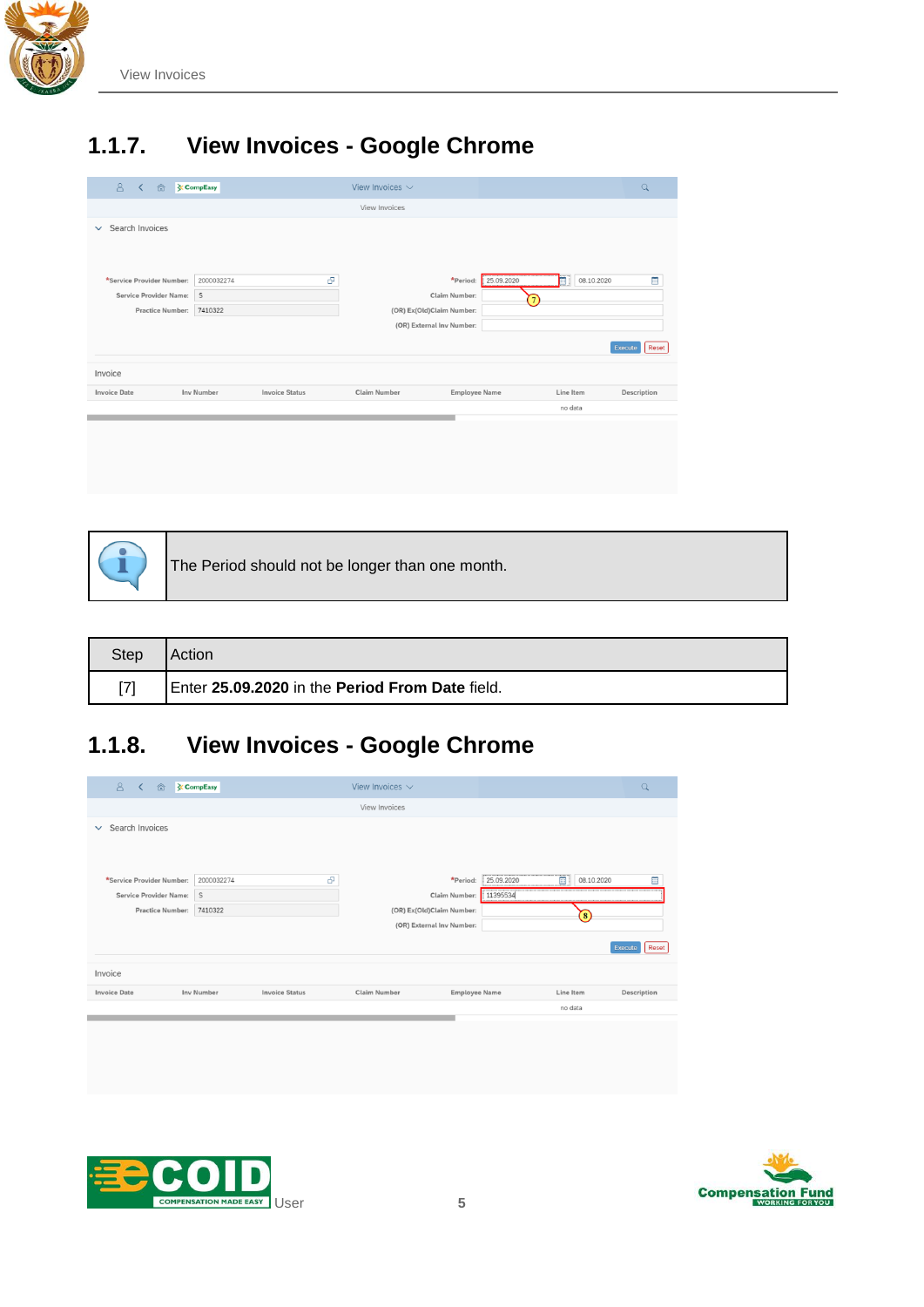

| <b>Step</b> | <b>Action</b>                             |
|-------------|-------------------------------------------|
| [8]         | Enter 11395534 in the Claim Number field. |



Other Search criteria can also be used: Ex/old claim number OR External Invoice Number.

## **1.1.9. View Invoices - Google Chrome**

| <b>CompEasy</b>                            |   | View Invoices $\vee$      |          |                                            |                      | $\alpha$   |                      |  |  |
|--------------------------------------------|---|---------------------------|----------|--------------------------------------------|----------------------|------------|----------------------|--|--|
|                                            |   | View Invoices             |          |                                            |                      |            |                      |  |  |
| Search Invoices<br>$\checkmark$            |   |                           |          |                                            |                      |            |                      |  |  |
|                                            |   |                           |          |                                            |                      |            |                      |  |  |
|                                            |   |                           |          |                                            |                      |            |                      |  |  |
| 2000032274                                 | æ |                           | *Period: | 25.09.2020                                 | 曲                    | 08.10.2020 | E                    |  |  |
| S                                          |   |                           |          | 11395534                                   |                      |            |                      |  |  |
| Practice Number:<br>7410322                |   | (OR) Ex(Old)Claim Number: |          |                                            |                      |            |                      |  |  |
|                                            |   |                           |          |                                            |                      |            |                      |  |  |
|                                            |   |                           |          |                                            |                      |            | Execute <b>Reset</b> |  |  |
|                                            |   |                           |          |                                            |                      |            | $\left( 9\right)$    |  |  |
| <b>Inv Number</b><br><b>Invoice Status</b> |   | Claim Number              |          |                                            |                      |            | Description          |  |  |
|                                            |   |                           |          |                                            |                      |            |                      |  |  |
|                                            |   |                           |          |                                            |                      |            |                      |  |  |
|                                            |   |                           |          |                                            |                      |            |                      |  |  |
|                                            |   |                           |          |                                            |                      |            |                      |  |  |
|                                            |   |                           |          | Claim Number:<br>(OR) External Inv Number: | <b>Employee Name</b> |            | Line Item<br>no data |  |  |

| <b>Step</b> | Action                                                             |
|-------------|--------------------------------------------------------------------|
| $[9]$       | Execute<br><b>Click the Execute</b><br>button to view the invoice. |



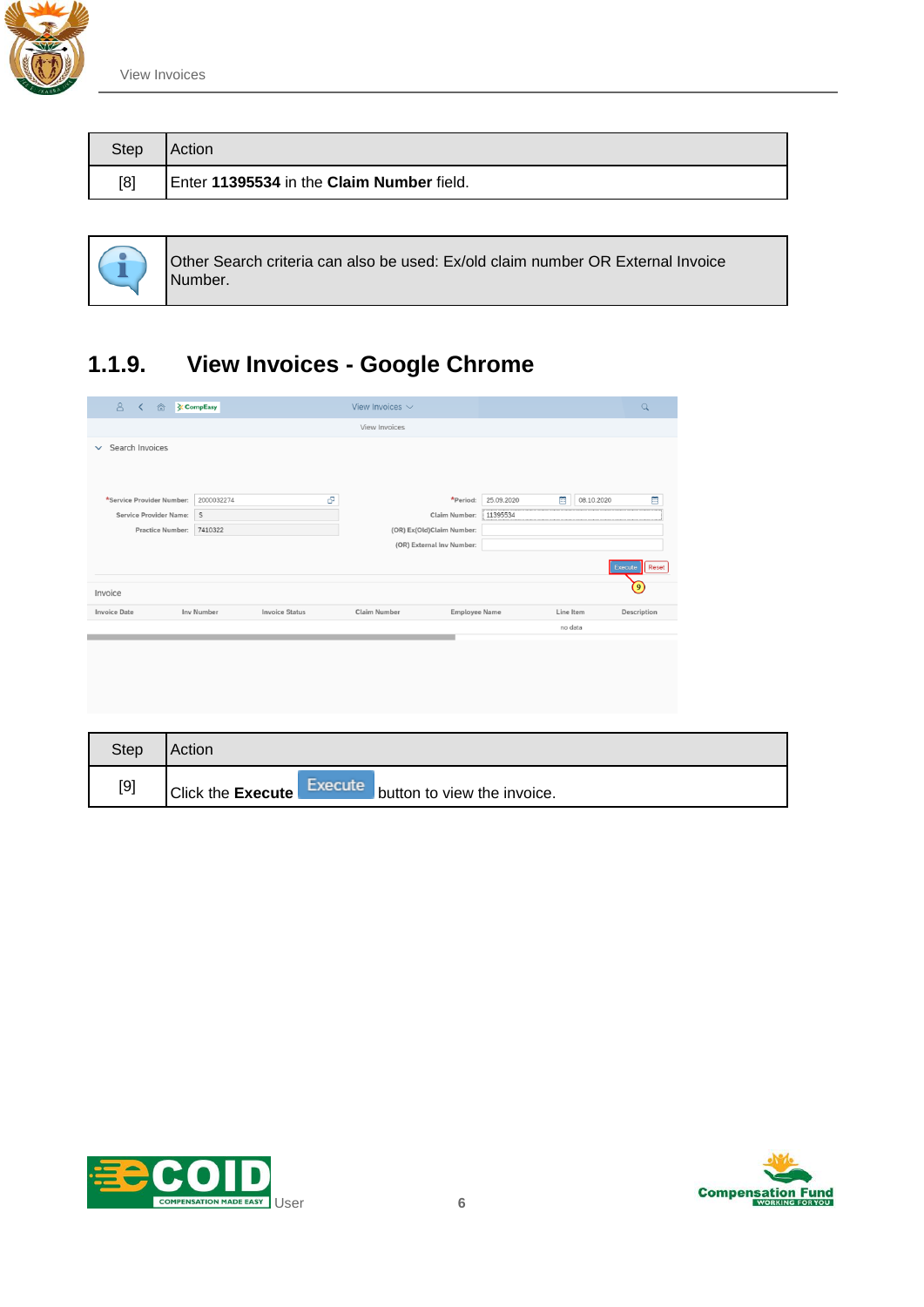

#### **1.1.10. View Invoices - Google Chrome**

| 8 <sup>o</sup><br>$\left\langle \right\rangle$ | 命                           | <b>CompEasy</b> |                       |              |                           | View Invoices $\vee$      |            |           |                               | $\alpha$                        |
|------------------------------------------------|-----------------------------|-----------------|-----------------------|--------------|---------------------------|---------------------------|------------|-----------|-------------------------------|---------------------------------|
|                                                |                             |                 |                       |              |                           | View Invoices             |            |           |                               |                                 |
| Search Invoices<br>$\checkmark$                |                             |                 |                       |              |                           |                           |            |           |                               |                                 |
|                                                |                             |                 |                       |              |                           |                           |            |           |                               |                                 |
|                                                |                             |                 |                       |              |                           |                           |            |           |                               |                                 |
| *Service Provider Number:                      |                             | 2000032274      |                       | æ            |                           | *Period:                  | 25.09.2020 | m         | 08.10.2020                    | E                               |
| Service Provider Name:                         |                             | S               |                       |              |                           | Claim Number:             | 11395534   |           |                               |                                 |
|                                                | Practice Number:<br>7410322 |                 |                       |              | (OR) Ex(Old)Claim Number: |                           |            |           |                               |                                 |
|                                                |                             |                 |                       |              |                           | (OR) External Inv Number: |            |           |                               |                                 |
|                                                |                             |                 |                       |              |                           |                           |            |           |                               | Reset<br>Execute                |
| Invoice                                        |                             |                 |                       |              |                           |                           |            |           |                               |                                 |
| <b>Invoice Date</b>                            | Inv Number                  |                 | <b>Invoice Status</b> | Claim Number |                           | <b>Employee Name</b>      |            | Line Item | Description                   |                                 |
| 01.10.2020                                     | Test01                      |                 | Open - Invoice        | 11395534     |                           | PIZZA PERFECT/SANDRINGHAM |            | A40290    |                               | Cush Jay xtreme 16x16 with trit |
|                                                |                             |                 |                       |              |                           |                           |            |           |                               |                                 |
|                                                |                             |                 |                       |              |                           |                           |            |           | $\left( \overline{10}\right)$ |                                 |
|                                                |                             |                 |                       |              |                           |                           |            |           |                               |                                 |
|                                                |                             |                 |                       |              |                           |                           |            |           |                               |                                 |



The Invoice information will be displayed, scroll to the right to view more invoice details.

| Step | Action                                                            |
|------|-------------------------------------------------------------------|
| 101  | Click in the area to the right of the scroll bar to scroll right. |

## **1.1.11. View Invoices - Google Chrome**

| 8 <sup>1</sup><br><b>CompEasy</b><br>命<br>$\prec$ |                                         | View Invoices $\vee$      |                       | $\alpha$                 |
|---------------------------------------------------|-----------------------------------------|---------------------------|-----------------------|--------------------------|
|                                                   |                                         | View Invoices             |                       |                          |
| Search Invoices<br>$\checkmark$                   |                                         |                           |                       |                          |
| *Service Provider Number:                         | æ                                       | *Period:                  | 曲<br>From Date        | œ<br>To Date             |
| Service Provider Name:                            |                                         | Claim Number:             | 11395534              |                          |
| Practice Number:                                  |                                         | (OR) Ex(Old)Claim Number: |                       |                          |
|                                                   |                                         | (OR) External Inv Number: |                       |                          |
|                                                   |                                         |                           |                       | Reset<br>Execute         |
| Line Item                                         | Description                             | Item Reject Reason        | <b>Amount Claimed</b> | <b>Amount Authorized</b> |
| <b>HAM</b><br>A40290                              | Cush Jay xtreme 16x16 with tritex cover |                           | 100.05                | 0.00                     |
|                                                   |                                         |                           |                       |                          |